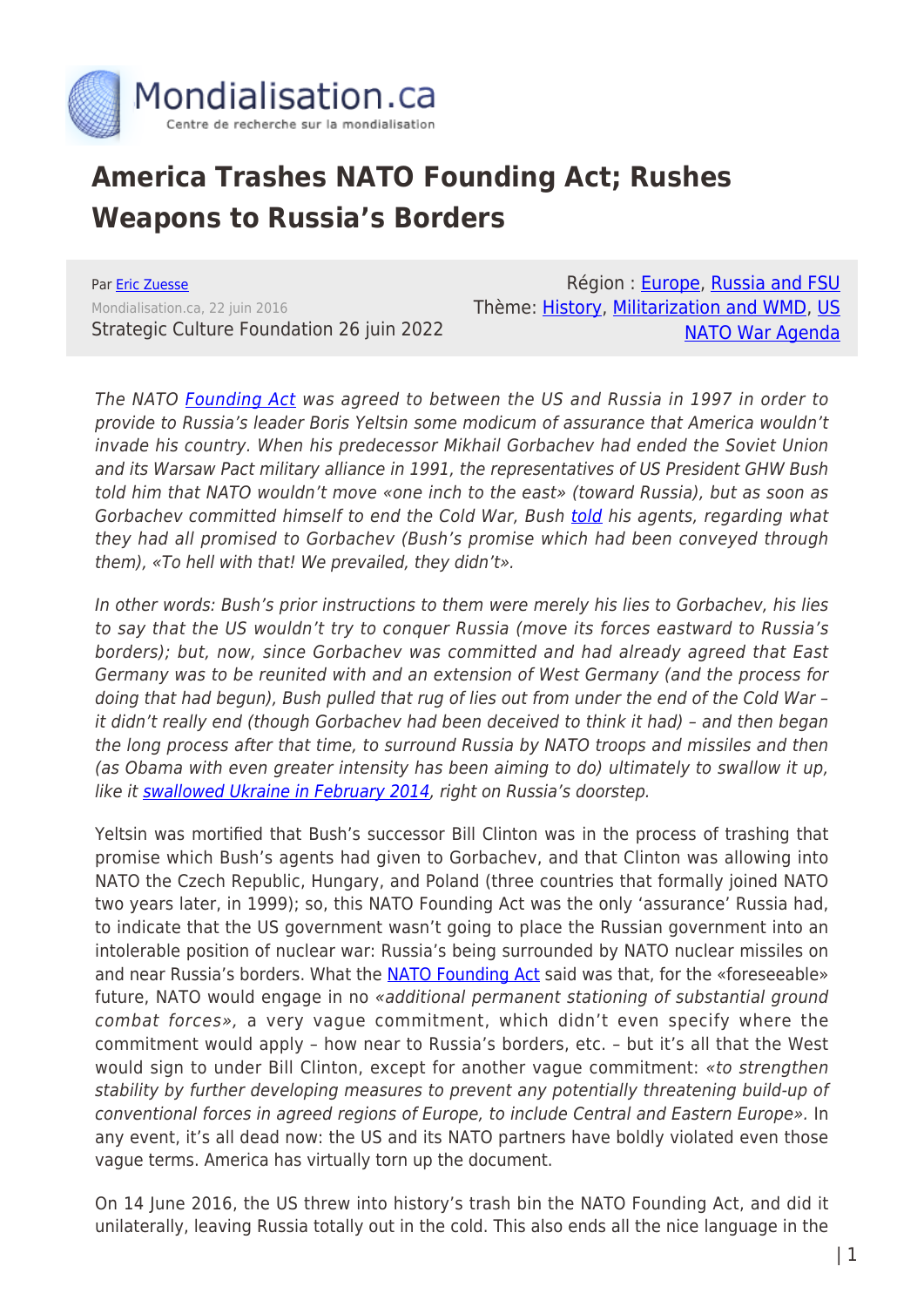NATO Founding Act – e.g.: «NATO and Russia do not consider each other as adversaries. They share the goal of overcoming the vestiges of earlier confrontation and competition and of strengthening mutual trust and cooperation».

On 25 February 2016, the US General Philip Breedlove, who was the Supreme Commander of NATO and the one person who possessed the power to order a NATO invasion of Russia, [had told the US Congress, that:](http://www.rferl.org/content/nato-breedlove-russia-existential-threat/27574037.html) «Russia has chosen to be an adversary and poses a long-term existential threat to the United States and to our European allies and partners». It wasn't quite a declaration of war against Russia (only the US President could do that), but close.

Leading up to that, the White House had **[announced](https://www.whitehouse.gov/the-press-office/2016/02/02/statement-president-fy2017-european-reassurance-initiative-budget)** on 2 February 2016, a quadrupling of US funding for its European Reassurance Initiative (ERI), which funds NATO's Operation Atlantic Resolve, which is rushing tens of thousands of troops and advanced American weaponry to and near Russia's borders. President Obama said that in order to address «Russia's aggression against Ukraine almost two years ago,… today my Administration announced a four-fold increase in ERI funding for Fiscal Year 2017. An ERI funding level of \$3.4 billion will enable the United States to strengthen our robust military posture in Europe and improve our ability to uphold our Article 5 commitments to NATO members».

He was asserting that in order to supposedly defend Ukraine against «Russia's aggression» (though Ukraine isn't a NATO member and so isn't subject to the the NATO Treaty's Article V military protection clause), the United States was quadrupling its forces elsewhere on Russia's borders, so that if Russia invaded a NATO member country on Russia's borders (which post-Soviet Russia has never done and which would be insane for Russia to do), a blitz US invasion of Russia would be the response, in accord with NATO's Article V. But since Russia would never do a thing like that, what was Obama's real motive? Perhaps it was and is to invade Russia regardless. But what could be the pretext for doing that?

On 15 June 2016, NATO Secretary General Jens Stoltenberg said, as if Ukraine already were a NATO member: «We stand firm in our support for Ukraine's sovereignty and territorial integrity. Allies do not, and will not recognise the illegal and illegitimate annexation of Crimea. And we will continue to call on Russia to stop its destabilisation of Ukraine. Russia needs to stop supporting the militants, and withdraw its forces and military equipment from Ukrainian territory».

He was saying that the residents of Crimea shouldn't have any say in the matter of whether Crimea should be restored to Russia (of which it had been a part until the Soviet dictator transferred it from Russia to Ukraine in 1954 – Stoltenberg was saying that that dictator's action must never be reversed, no matter if more than 90% of Crimeans want it to be reversed; he was saying that the current Ukrainian government owns them, and they have no say over who rules them).

Obviously, if Ukraine's application for membership in NATO turns out to be accepted, then at that time, NATO (in other words, the US) will reiterate its demand for Russia to reverse its having accepted the overwhelming desire of the Crimean people to have their Russian nationality restored to them, and if Russia fails to comply with NATO's (i.e., with the American government's) demand, then there will be a nuclear war, in order to force the issue.